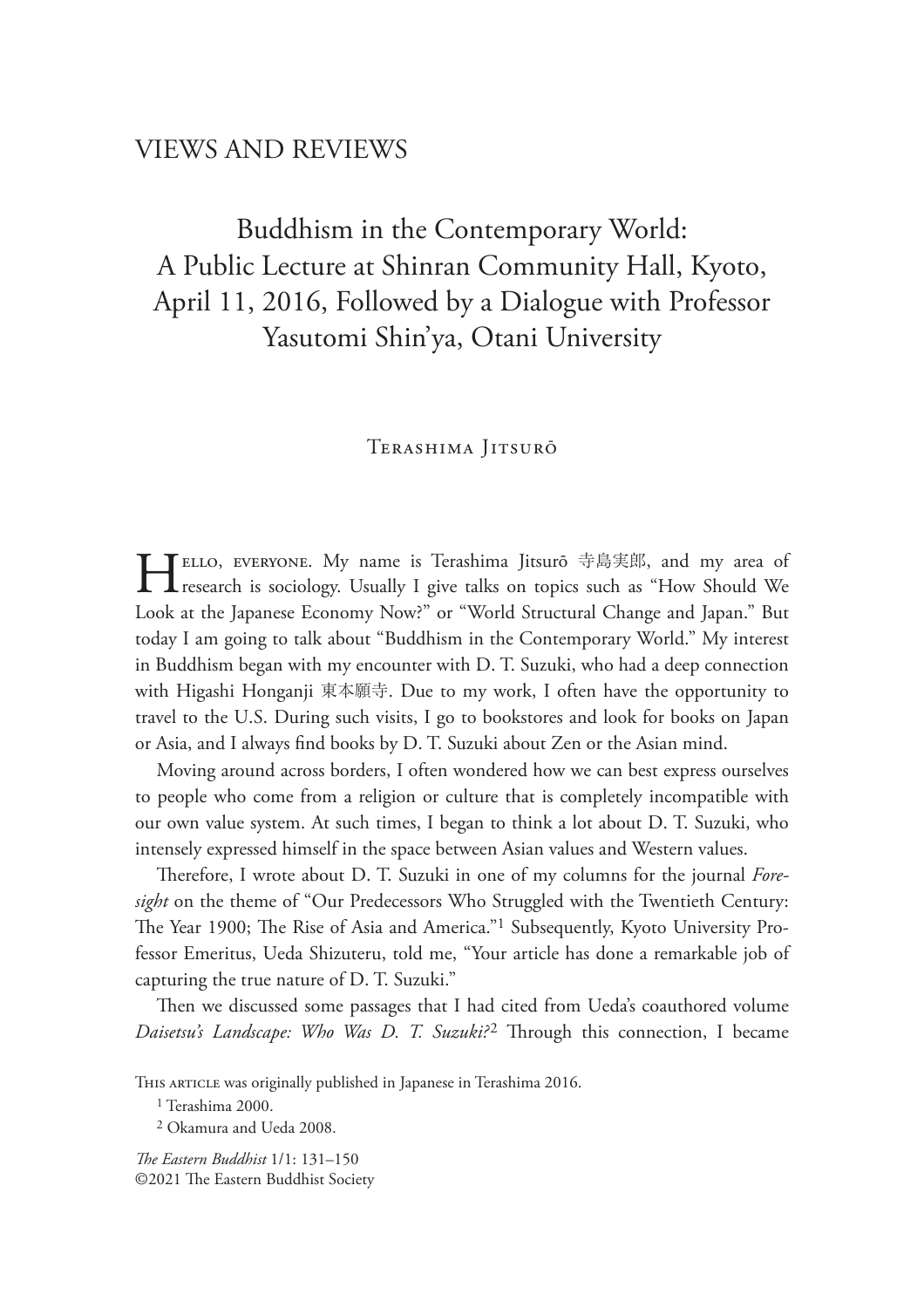a trustee of the Matsugaoka Bunko 松ヶ岡文庫 Foundation at Tōkeiji 東慶寺 in Kamakura. Thus, my interest in D. T. Suzuki gradually deepened, and that became my entrance into Buddhism.

After D. T. Suzuki, I next encountered Kūkai 空海 (774–835). In the summer of 2007, I gave a lecture at Kōyasan 高野山 University, sponsored by the *Mainichi shinbun*. The theme of my lecture was "Kūkai Living in the Contemporary World." At first I declined the invitation, because Buddhism was not my specialty. However, when I learned that various eminent figures, such as Kobayashi Hideo 小林秀雄 (1902–1983) and Natsume Sōseki 夏目漱石 (1867–1916), had given lectures there in the past, my interest suddenly intensified. So, even as I was traveling around the world, I read through more than one hundred books on Kūkai. Reading the books in my own way, I felt that, if Kūkai were alive today, he would be considered a scientist, not someone in the humanities. Kūkai was a genius at theoretical construction.

Kūkai brought back from China more than just the texts of Shingon 真言 Buddhism. He also brought back the latest technologies in metallurgy, medicine, civil engineering, and so forth. In 828, Kūkai established the Shugeishuchi-in 綜芸種智院 at Tōji 東寺, sometimes called the School of Arts and Sciences, not only to propagate Shingon Buddhism, but also as a place for the common people to acquire technical skills and become self-reliant. Today it would be considered a technological vocational school.

As you know, at Kōyasan Kūkai also made the Daigaran 大伽藍, with the Konpon Dōjō 根本道場, as a place for Buddhist practice. In the center of Kyoto, he made a technological vocational school. At Kōyasan, located high in the mountains at an elevation of approximately one thousand meters and surrounded by deep valleys, Kūkai established a foundational place for propagating Shingon Buddhism. Kūkai's life linked these two places. The more I learn about Kūkai's career, the more I realize that he was someone with great conceptual ability in engineering.

Partly because of my Kōyasan lecture, I was next invited by Higashi Honganji to give a talk on the topic of "Shinran Living Now." So I spoke on May 10, 2011, for the seven-hundred-and-fiftieth memorial for Shinran 親鸞 (1173–1262). Compared to the towering genius of Kūkai, Shinran was an appealingly natural person. There was probably not a single day that Kūkai thought of himself as incompetent or as lacking ability. Kūkai lived his life with that sort of discipline. He lived his life with a spirit of "After Kūkai, there is no Kūkai."

In contrast, Shinran did not live even one day thinking of himself as an exceptional person, did he? Calling himself "the foolish bald-headed one" ( *gutoku* 愚禿), Shinran wrote astonishing things such as, "People are filled to the brim with ignorance and affliction. Our desires are countless, and greed, anger, wrath, jealousy, and envy are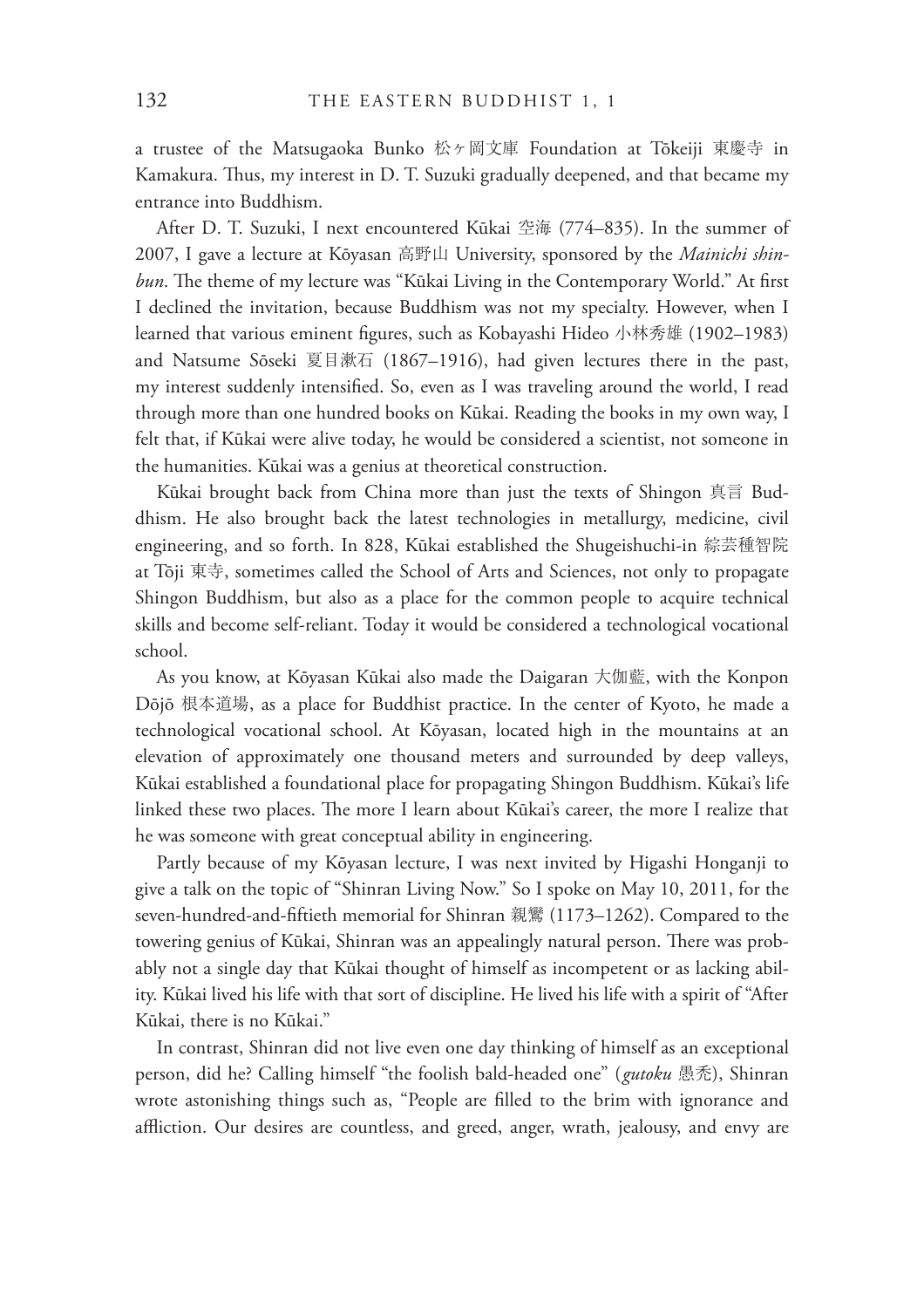overwhelming."3 Shinran lived his life in the belief that it is impossible for people to save themselves.

However, Shinran surely transformed the paradigm of Japanese Buddhism. In other words, Buddhism, which had been brought to Japan in order to protect the state, was now transformed into a Buddhism for the common people. Once my attention was drawn to the attractiveness of the flesh-and-blood Shinran, I had more opportunities to talk about Shinran.

With this as the background, I was gradually drawn into the world of Buddhism. As someone who specialized in sociology, I wanted to understand Buddhism anew, objectively, and from the widest possible viewpoint. Recently, I have become more deeply interested in looking at religion in human history. So today I would like to talk about things from that viewpoint.

#### *What Is a Human? A Consideration of Genetics*

The title of today's talk is "Buddhism in the Contemporary World." But first I want to try thinking about what sort of era the contemporary age is, from the perspective of the history of life, or, human history. From my perspective, we cannot comprehend the contemporary age simply by looking at the current situation. If we do not delve deeply into history, then we cannot truly understand the contemporary world. If we think about the contemporary world from the perspective of human history, then we naturally see the important role of religion and Buddhism.

Since we entered the twenty-first century more than fifteen years ago, two fields of science have progressed with breathtaking momentum. Needless to say, one of those fields is information science. As everyone knows, the Internet has expanded rapidly since the mid-1990s, and now there are developments in "big data" and artificial intelligence. Aside from the question of where this will lead, we are indubitably living in an era of progress in information technology. The second field of science that has developed swiftly is the life sciences. In tandem with developments in the technology of information science, research discoveries in the life sciences have also rapidly advanced. Even if you are someone who specializes in sociology or someone who is firmly treading the path of religion, if you live in the contemporary world, you have no choice but to be fully cognizant of information science and the life sciences. So, these two fields of science are even changing our perception of the world.

The question of what it means to be a human being has been answered on the level of DNA. In 2003, the Human Genome Project was completed. According to the results, the difference between our approximately twenty-two thousand human genes and the DNA of chimpanzees is only 1.2 percent. More recent research results

<sup>3</sup> Shinshū Ōtani-ha 1978, p. 545.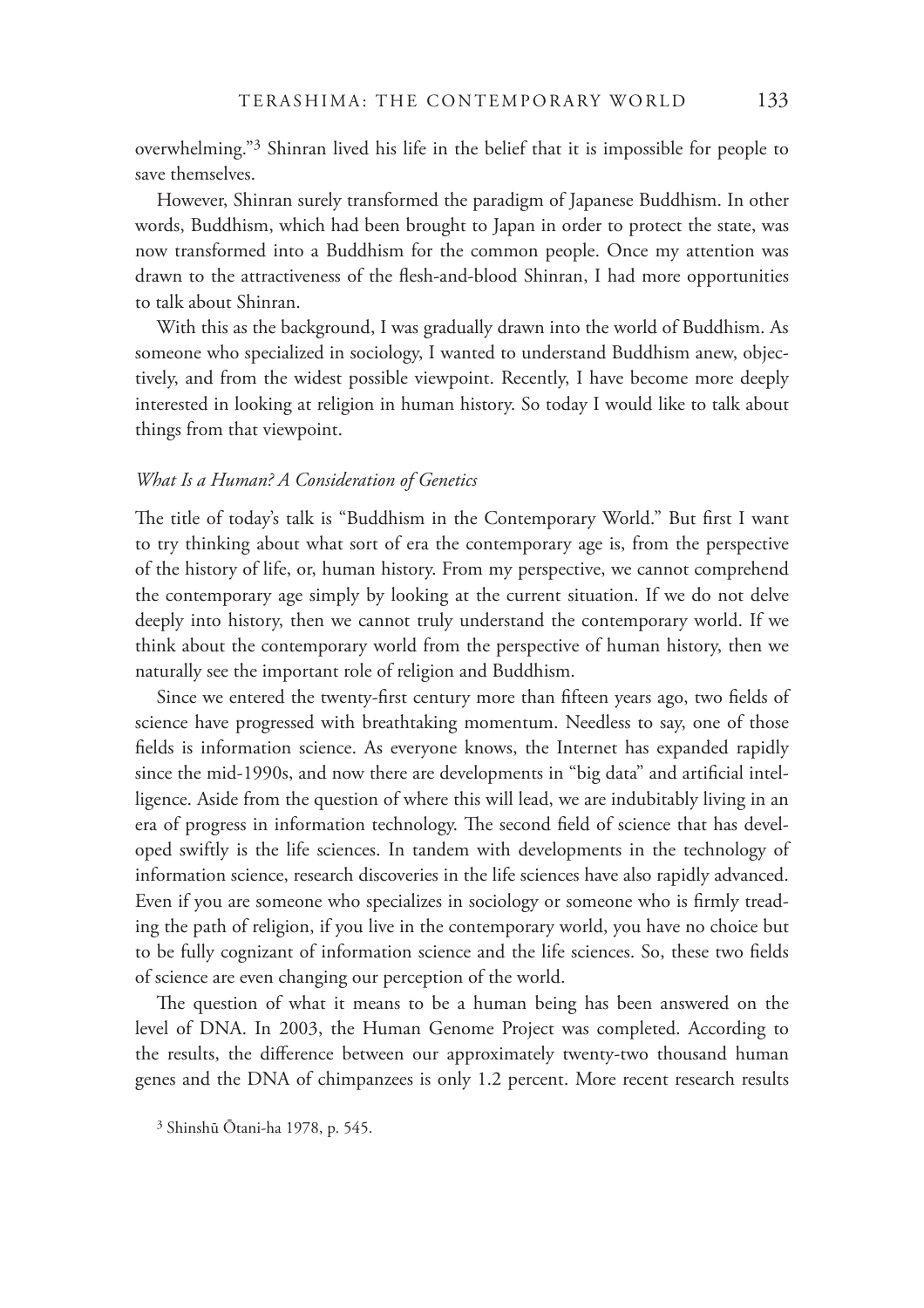show that, when the data is adjusted to consider individual differences, the difference between human and chimpanzee DNA is merely 1.06 percent.

I think that all people consider themselves to be superior, at the very least, to chimpanzees. Nonetheless, the difference in our DNA is only 1.06 percent. If you really think about it, the basic functions of living beings—eating, sleeping, and defecating are not so different. If you choose to look just at the speed of travel, there are many animals that are faster than humans. Furthermore, it has been proven that chimpanzees are better than humans at perceiving and analyzing instantaneous images. In a Kyoto University experiment that tested the ability of humans and chimpanzees to remember numerals from one to nine that flashed randomly on a computer screen, the humans made several mistakes but the chimpanzees did not. For chimpanzees, this is a survival skill, enabling them, for example, to remember where the fruits are in a tree. They have the ability to perceive things and remember them, just like taking a photograph.

Even if the above is true, and human superiority resides in that 1.06 percent difference in our genes, just wherein does this superiority lie? Apparently, it is our language ability and our ability to understand the passage of time. In 2013, the psychologist Thomas Suddendorf published *The Gap: The Science of What Separates Us from Other Animals*. 4 According to Suddendorf, it is only humans that question the meaning of their own existence or pose queries about the past. In short, it is only humans who have the ability to ask questions such as, "What is the purpose of my life?" and the ability to perceive time in terms of past, present, and future. It is thinking about the future that makes humans human. According to Suddendorf, monkeys live in the present; humans indulge in fantasies.

This special sense of time possessed by humans has closely affected human history. About sixty thousand years ago, our *Homo sapiens* ancestors began to move toward the Eurasian continent. This migration from their place of origin in the Great Rift Valley of Africa, with its giant forests, is called "the great journey." People became smarter through traveling. For example, as people moved north, they gradually acquired knowledge about how to survive in cold environments. Next, about ten thousand years ago, some people began to shift from a nomadic hunting lifestyle to a settled agricultural lifestyle. Under these circumstances, needing to store crops for the future, people began to acquire a forward-looking sense of time. Such things have been verified through advances in the life sciences.

It is practically certain that *Homo sapiens* arrived in the Japanese archipelago around thirty-eight thousand years ago. Yet our image of the earliest period of Japanese history is the era of Himiko (also spelled Pimiko) 卑弥呼, which was only sixteen hundred years ago. That long interval in Japanese history, from the arrival of *Homo sapiens* to

4 Suddendorf 2013.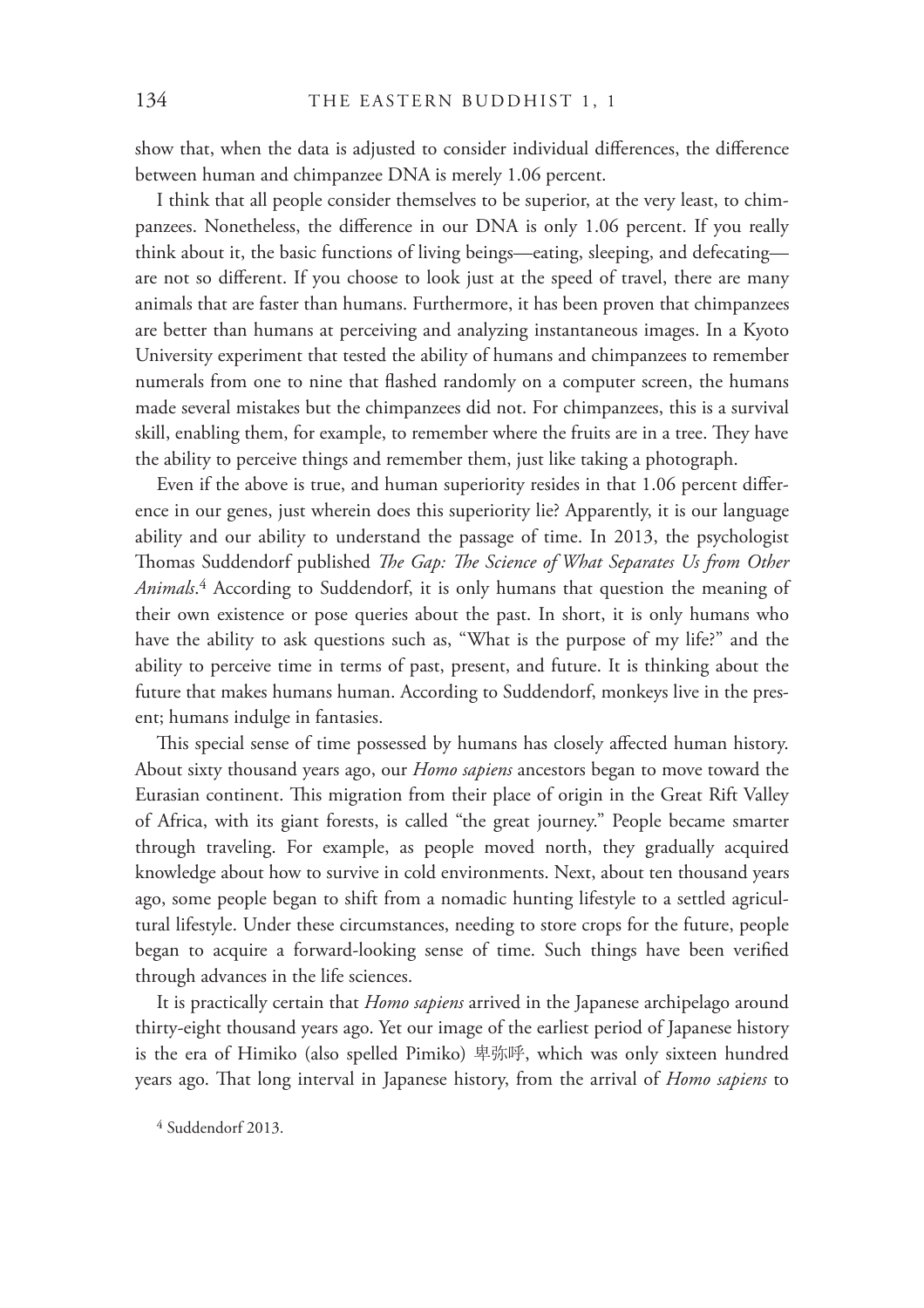the age of Himiko, is not within the purview of most people. It was during that period that, for example, Japanese mythology was born. With continued developments in the life sciences, that ancient period is gradually becoming more visible.

# *What is Human Progress? Questions Raised by the Iceman*

I am gradually getting closer to the topic of Buddhism. I want to talk about human progress. Does everyone know about the Iceman?

In 1991, a frozen human was discovered in a crevice in a glacier in the Swiss Alps at an altitude of about 3,000 meters. He is called the "Iceman," or "Ötzi the Iceman." A group of European scientists thawed out the frozen human and analyzed him. They learned that the Iceman had lived 5,300 years ago—3,300 years before the birth of Christ and 2,800 years before the births of Confucius and the Buddha.

Because the Iceman was frozen instantly, analysis of his body yielded valuable information that could not have been obtained from examining a dried-out mummy.

As one would expect, people today tend to be confident that they are more evolved than a human from 5,300 years ago. But the examination of the Iceman proves that they are wrong.

People probably imagine that the Iceman's diet was not very delicious. However, the dissection of his stomach revealed that he ate a rich and varied diet. Also, the Iceman had some tattoos in places that are now known as meridian points in East Asian medicine, so it was surprising to discover that he had received healing treatments. Furthermore, before examination, it was assumed that the Iceman had accidentally fallen into the glacial crevice and died. But in fact he was murdered: an arrow was discovered in his body.

When I heard this story, I couldn't help but ask: If there really hasn't been that much progress in our lives, what after all is human progress?

My attention was drawn to the appearance in the world of people like the Buddha, Confucius, and Christ. Even for people today living in rich material circumstances, there is a big question: How to live one's life? Even though the Buddha was born 2,500 years ago, what was the meaning of the appearance in the world of this person who queried his inner self?

According to the literature of early Buddhism, immediately before the Buddha's nirvana, his disciples asked him, "How should we live after you have gone?" In response, the Buddha said, "Be your own lamp, and take the Dharma as your lamp." "Be your own lamp" means to live according to your own light. I understand that to mean that we should not rely on other people and should think for ourselves. Then, "Take the Dharma as your lamp" means that you should firmly follow the Buddha's teachings.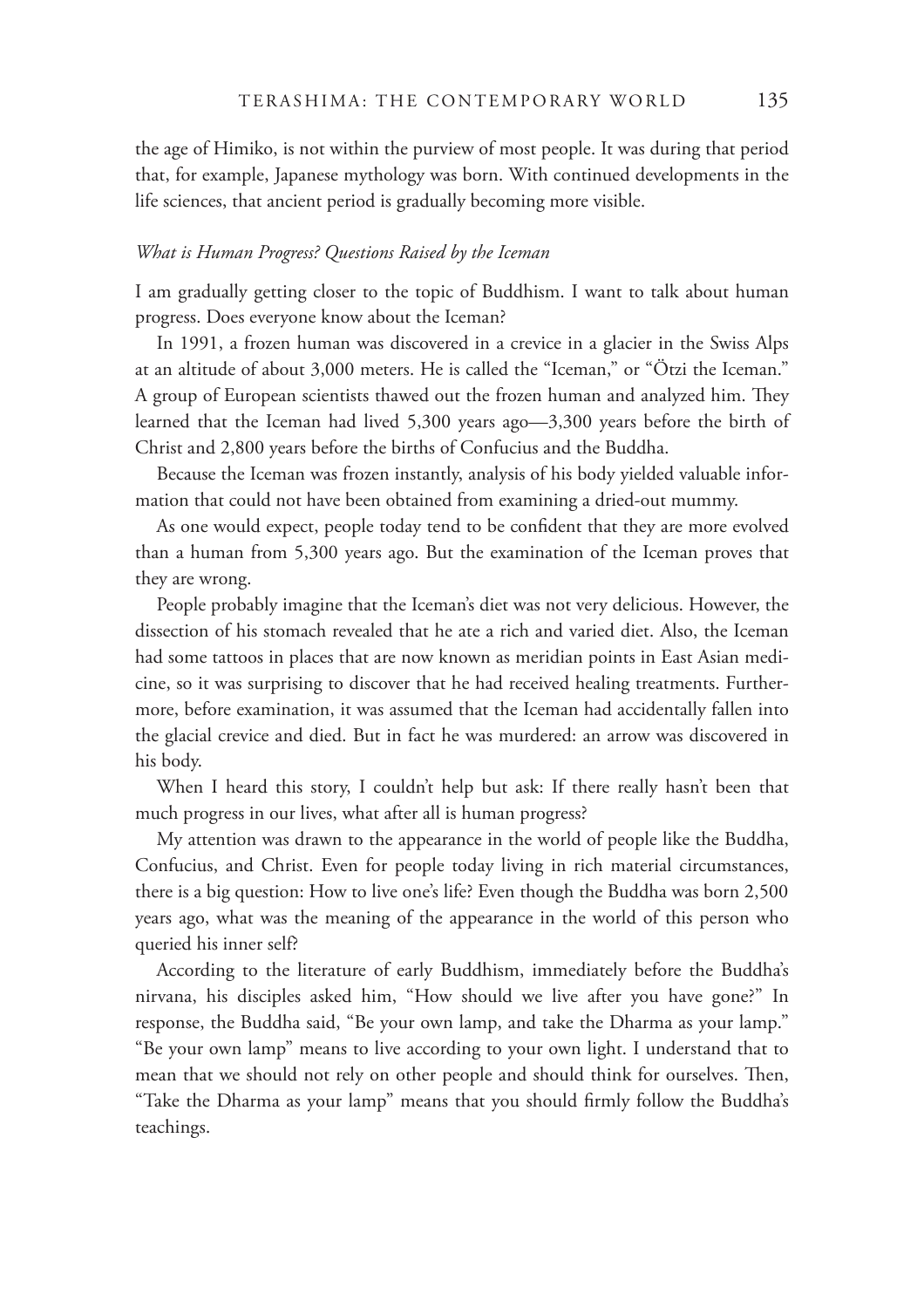When we read these early Buddhist texts, it seems that the main point of the Buddha's teaching was to liberate oneself from one's inner afflictions. Rather than aiming at some sort of social revolution, Buddhism originally placed importance on achieving enlightenment through gazing fixedly at one's inner self. Since Buddhism had no clearly fixed tenets, various interpretations developed. Despite the fact that when Buddhism originally appeared in the world it was a religion that taught individual liberation, it also developed into Mahayana Buddhism, which taught that one could save not only oneself but others.

Christ was born five hundred years after the Buddha. Research is showing that Christ was influenced by the Buddha. Buddhism, born on the Indian subcontinent, was certainly transmitted to Palestine and thereby influenced Christ. With Christ's inspiration, Christianity, a religion of original sin and love, began.

In the *Analects* of Confucius, a disciple asked Confucius, "When all is said and done, how would you sum up the entirety of your teachings?" Confucius replied with one word, "reciprocity" (Ch. *shu* 恕; Jp. *jo*).<sup>5</sup> The disciple asked what the essence of his master's teaching was, and Confucius responded with the word "reciprocity," which also has the meaning of "forgiveness." If there is no expanding of the heart, no love, no consideration for others, then there is no forgiveness.

The words of the Buddha, who was born in India and, as an ascetic monk, pursued introspective matters more and more deeply, and the message of Confucius, "reciprocity," occurred at almost the same time. In other words, the moment in human history that germinated teachings focused on a concern for others, forgiveness, love, and sacri ficing oneself—rather than looking out for one's own benefit and happiness in society, and being focused only on one's own life—was 2,500 years ago.

#### *Re\*ecting on History*

For over sixty years, as has been discussed both among socially conscious Japanese, and at international conferences, postwar Japanese people have had a painful sense of being burdened with a number of serious flaws.

First, there is the flaw that comes from using the Mercator projection map to study world geography in the social sciences. Japan looks at the world under the impression that it is a country that faces toward America across the Pacific Ocean. This way of thinking does not take account of world geography in terms of the globe.

Because of this, postwar Japanese people are alone in having the impression that the Pacific Ocean side is the front of the country and the Sea of Japan side is the back. In prewar times, due to policies toward the Chinese continent, Japanese people looked toward the Sea of Japan side. Contemporary Japanese people, having looked at the

<sup>5</sup> *Analects* (Ch. *Lunyu* 論語), ch. 15, v. 23.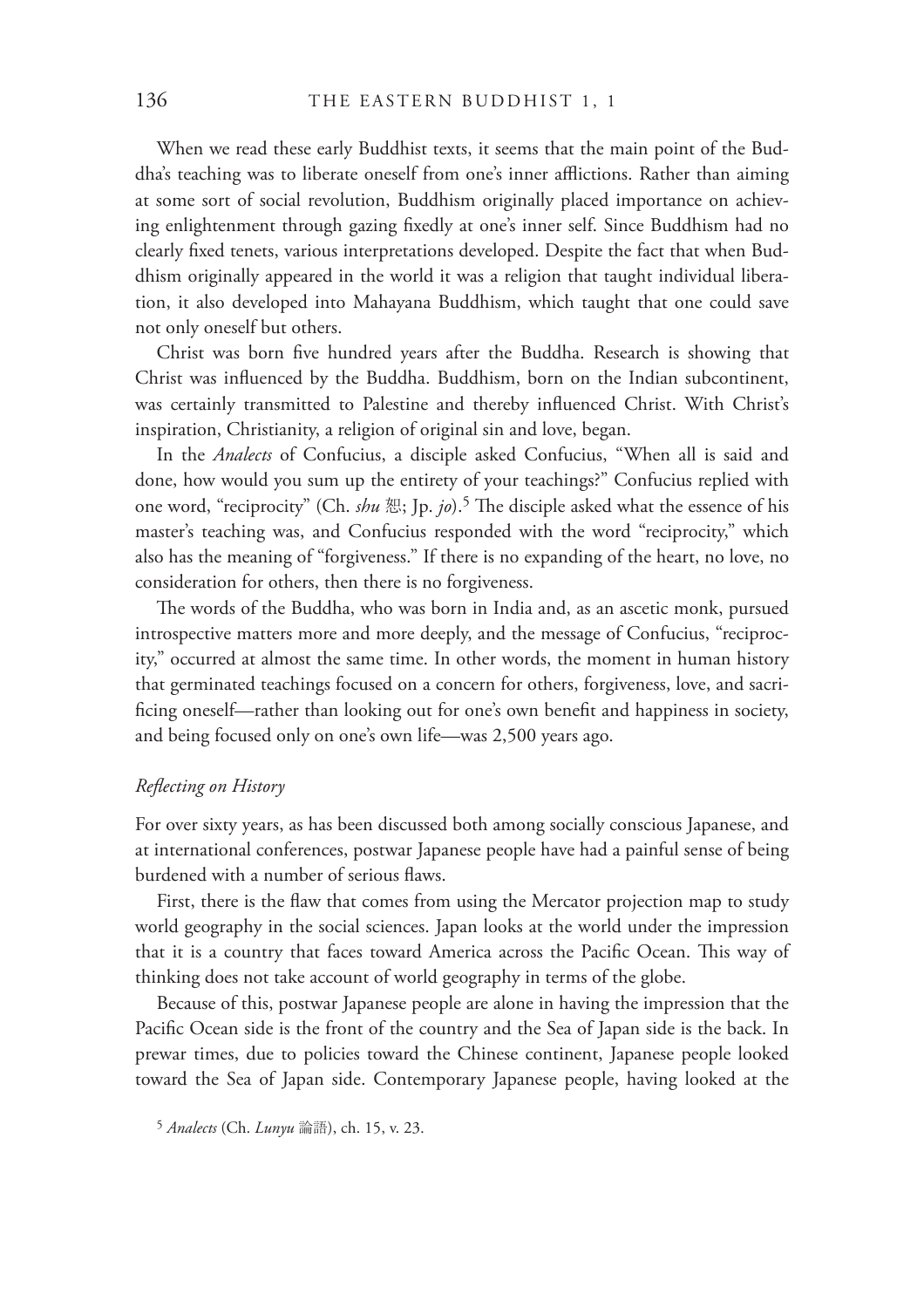world only in terms of America for the past seven decades, developed the impression that the Pacific Ocean side is the front and the Sea of Japan side is the back. It is very difficult to overturn this mistaken impression.

A second flaw is that there is hardly any understanding of modern history. This is due to the fact that, under the postwar education system, the baby-boomer generation—which includes me, having been born in 1947—had to choose in high school between world history and Japanese history, just one or the other.

Even students who chose Japanese history started with the Jōmon 縄文 and Yayoi 弥生 periods and ended breathlessly at the Meiji Restoration. Then they faced the university entrance exams, using self-study methods. Therefore, to a great extent, except for a few people who went deeply into the subject while at university, postwar Japanese people who are said to understand modern history in fact reach only the level of having read novels by Shiba Ryōtarō 司馬遼太郎 (1923–1996) or having watched historical dramas on television.

Teachers do not have the courage or competence to teach modern history head on because they could not avoid addressing the question of why Japan went to war.

The students who avoided modern history are now adults. If you think about it dispassionately, even though those adults dutifully fulfill their corporate roles, since they have no knowledge of modern Japanese history, if you ask them questions such as, "What is historical progress?" or "What is human progress?" it just doesn't click. However, you cannot understand the current state of Japan if you do not look at the history of the world.

#### *!e Perspective from Seventeenth-Century Holland*

In contrast to the postwar educational system in Japan, the mainstream approach in studying world history is to view the world as a single globe and not divide history into world history, Japanese history, Asian history, and so forth. In other words, the Japanese method of teaching history is out of synch with international standards. With this problem in mind, I am now writing a series of articles on the theme, "The Perspective from Seventeenth-Century Holland," for the monthly journal *Sekai* 世界. 6

In recent years, some of my discussions have been collected and published as books: Portrait of Young Japan: A Trip to Europe in the Year 1900<sup>7</sup> and *What Can We Learn from the Twentieth Century?*  8 In addition, as I mentioned earlier, I wrote *Our Predecessors*  Who Struggled with the Twentieth Century: The Year 1900; the Rise of Asia and America.<sup>9</sup>

<sup>6</sup> Terashima 2010a. 7 Terashima 2014. 8 Terashima 2007. 9 Terashima 2015.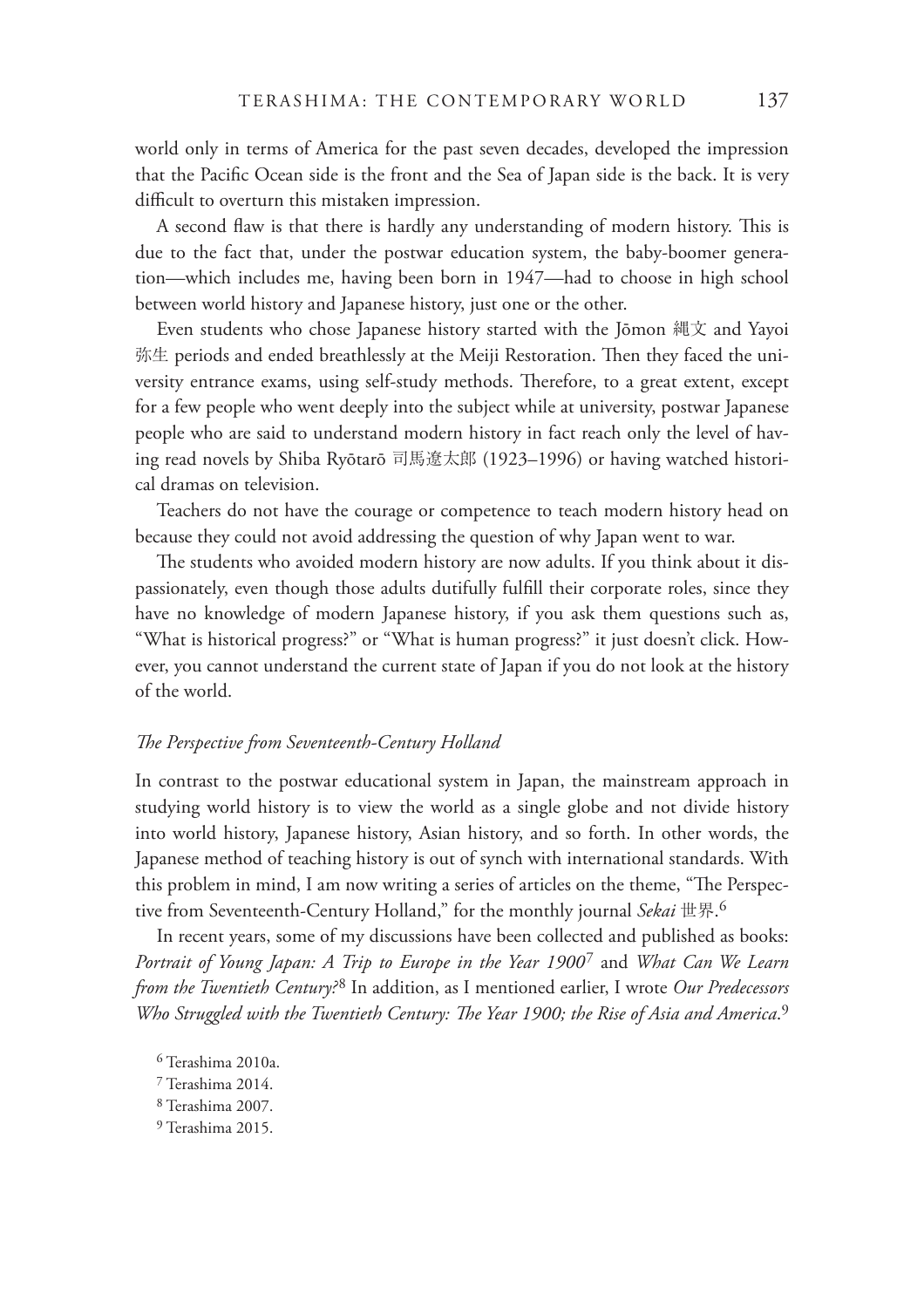In all of them, I was pursuing the question: "What was the twentieth century?" Next, I wrote on the topic, "What is postwar Japan?"<sup>10</sup>

In short, my study of seventeenth-century Holland raised questions about the twentieth century and about postwar Japan, but I thought I could go even further.

Seventeenth-century Holland was the cradle of the modern age. The three keywords marking the distinctive characteristics of the contemporary era are democracy, capitalism, and technology. The origin point of all three of these was seventeenth-century Holland. My articles look closely at the creation of the modern age through the lens of this country.

For example, in the seventeenth century, Peter the Great of Russia (1672–1725) disguised himself and went to work for the Dutch East India Company. Specialists in Russian history often refer to this legendary episode. During the time that Peter the Great worked as an apprentice shipwright for the Dutch East India Company, European interest in Asia was very high. The Romanov dynasty developed ambitions in regard to the Far East. With the development of Siberia and other things, Russia rapidly expanded eastward.

Most contemporary Japanese people have the idea that Japan's modern era began around the year 1853 when American Commodore Matthew Perry arrived at Uraga 浦賀. Actually, a half century earlier, in 1792, Adam Laxman (1766–1806) had arrived at Nemuro 根室. And in 1804 Nikolai Razanov (1764–1807) had come to Nagasaki seeking trade agreements with the shogunate. From that time onward, Japan was influenced by Holland via Russia. This is summarized in the first of my series of publications.

Furthermore, most Japanese people have a very faint understanding of American history. Their knowledge extends only to knowing that the Pilgrims arrived on the American continent in 1620 and that the thirteen eastern states achieved independence. They know almost nothing about the background of this fight for independence. Aren't there some people who make the interpretation that, even though America achieved independence from England, America prolonged the spirit of the British Empire, because both countries use English?

In fact, the Pilgrims did not set out for America from England. Before they went to America, they spent twelve years in Holland as refugees.

Seventeenth-century Holland sought religious freedom from Catholic Spain. After an eighty-year war for independence, Holland became a Protestant country. Moreover, Holland was a republic. The Pilgrim fathers had taken refuge in Holland because Holland was a republic and a Protestant country that upheld freedom of religion.

The First Amendment to the U.S. Constitution guarantees freedom of religion. Surely, this mentality was inherited from Holland, not England. Nowadays, American politicians who say that Muslims should be driven out of the U.S. are shooting them-

10 Terashima 2010b.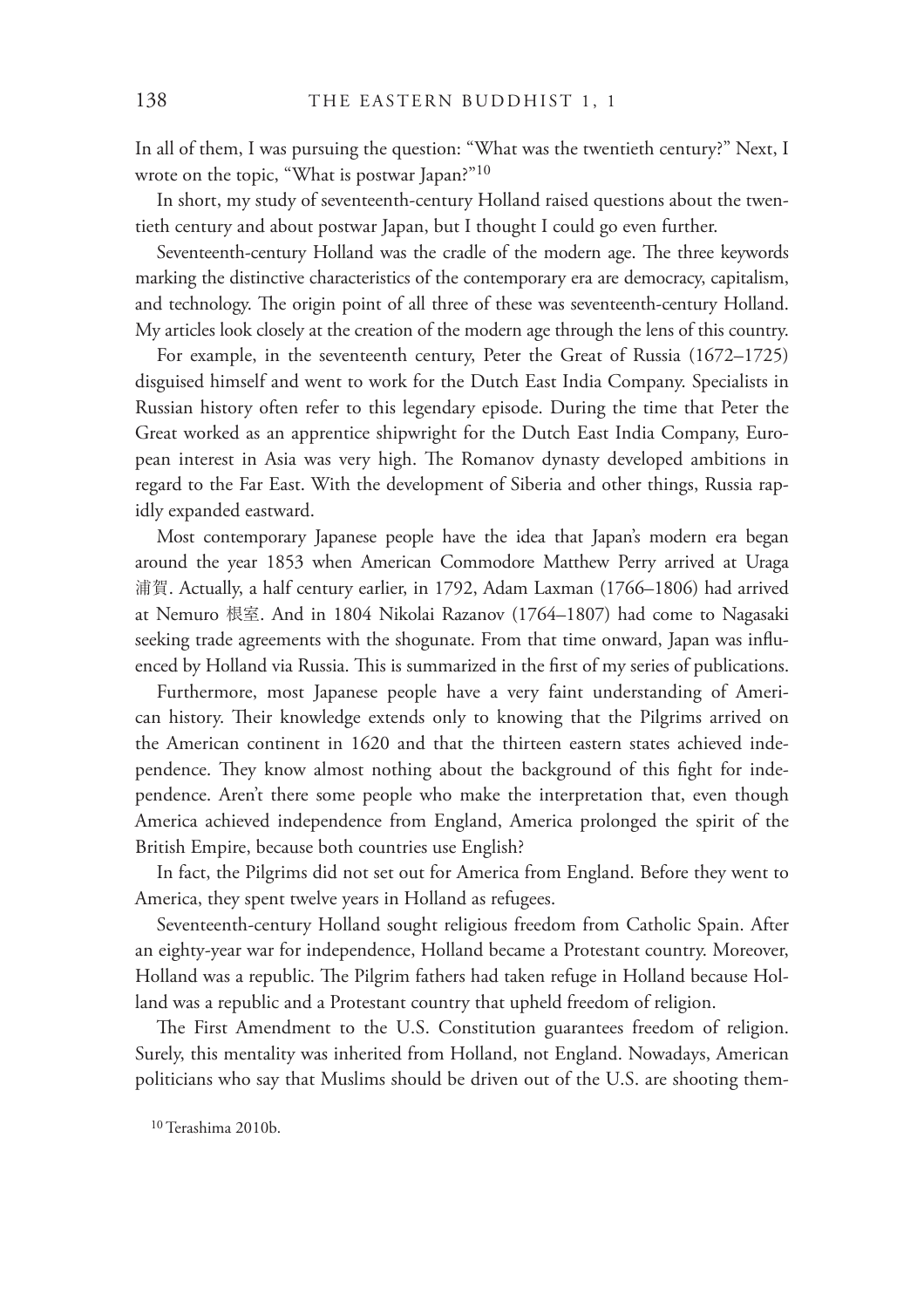selves in the foot. Do they not understand the First Amendment? Or do they understand the First Amendment and intentionally disavow it? Which is it?

#### *!e Revival of Religion*

In this way, when we try to comprehend the contemporary age, it is very important to start with studying seventeenth-century Holland. I regularly follow how experts and specialists from all over the world grasp the current world situation, and I find a few rare cases of analyses by people whom I feel accurately grasp the circumstances.

Among them, one person I am paying attention to now is ninety-four-year-old Henry Kissinger. In 2014, he published the book, *World Order*.<sup>11</sup> There he writes that, for the first time in four hundred years, the world is confronting a structural turning point. You might be wondering why it was four hundred years ago, but that matches perfectly with my understanding. In short, Kissinger also brought up seventeenthcentury Holland. He focuses on the Treaty of Westphalia, which was signed in 1648, about four hundred years ago. The Treaty of Westphalia concluded Holland's war of independence against Spain, which I referred to earlier, and at the same time the treaty marked the endpoint of the Thirty Years' War, the last religious war in Europe. The treaty meant that government would be independent from religion. Up until then, Europe had formed a system centered on the Pope. Accordingly, although religious conflict and religious discord would recur, the significance of the Treaty of Westphalia was that it brought about the independence of government from religion.

This was certainly the moment at which nation-states and the balance of powers and so forth—all the fundamental themes of modern political science and international politics—began to appear. According to Kissinger, the world has now arrived at the next structural turning point.

In short, a key factor shaping world politics is the revival of religion. Four hundred years ago, it seemed that government had succeeded in becoming independent from religion. Then, around 1990, with the end of the Cold War, it seemed that the conflict between socialism and capitalism was over and that the struggle between East and West had ended. At that time, with ideological conflict ended, it was thought that the world was heading into an era of great competition across national borders, with people, goods, money, technology, and information moving freely around the world.

However, while the ideological struggle between socialism and capitalism might have ended, conversely, previously suppressed conflicts in the name of ethnicity, religion, or ideology erupted. According to Kissinger, as we enter this new era, the world is facing a turning point for the first time in four hundred years. He says that the revival of religion is the great theme that must be confronted by us, now and into the future.

11 Kissinger 2014.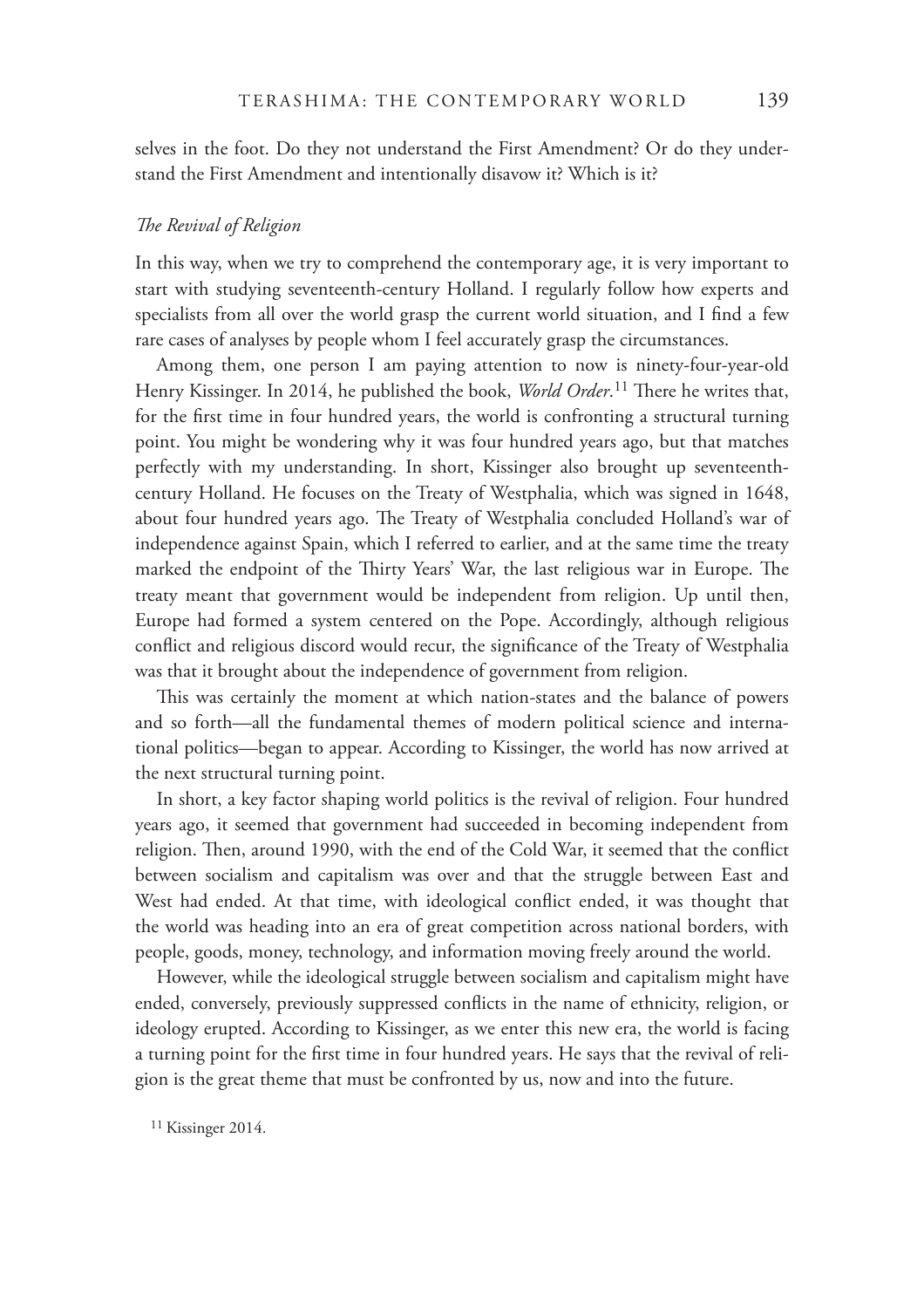## *!e Con\*ict of Religions*

If you look at the world dispassionately from a Buddhist viewpoint, you might think that the current Islamic terrorism and jihadism in Europe are a kind of madness that appeared suddenly. However, the terrorism that now frequently occurs in Europe is not something that started all of a sudden.

Over the course of history, conflict between religions has recurred. Of course, at the root of the confrontations, oil interests and political disputes are also factors, but if we think especially about Islam and Christianity, those two religions have been enemies over and over again.

To begin with, Islam and Christianity are both religions based on the Old Testament. Christianity came from Judaism, which took the Old Testament as its sacred scripture. Later, in the seventh century, Islam emerged from Judaism. Thus, while all had the Old Testament as their foundation, the three great monotheistic religions of the Middle East differed greatly.

Islam, the religion founded about six hundred years after the birth of Christ by the prophet Muhammad, denied the divinity of Jesus Christ. Christianity, for its part, treated Islam, which viewed Jesus as simply one of the prophets, as a bitter enemy.

In 715, only one hundred years after its founding by Muhammad, the Islam of the Umayyad Caliphate (661–750) had expanded militarily, conquering lands as far away as the Iberian Peninsula (present-day Spain and Portugal). In 732, forces of the Umayyad Caliphate crossed the Pyrenees, invaded France, and battled with the kingdom of France. It was at that time, with European countries having cemented a union to fight against invading Islam, that the sense of Europe as a "Christian community" was solidified. I think that this battle was the first stage in the conflict between Islam and Christianity. On Islam's side as well, since Muslims were treated as enemies, they had no choice but to fight in order to survive. In order to recapture Mecca, Muhammad brought religion, government, and the military together into a single entity. The founder himself stood at the head of the troops, leading the battle. This formed the basis for the misunderstanding of Islam as a violent religion as exemplified at times in the phrase, "The Koran in one hand and a sword in the other."

The second stage in the conflict between Islam and Christianity was the twohundred-year period starting in the eleventh century. This time, it was the Christians who repeated the slaughter, aiming to recapture the holy city of Jerusalem under the banner of the Crusades, attacking Palestine and other places in the Middle East. Through this process, with Christians and Muslims viewing each other as implacable enemies, their identities as having to fight in firm solidarity against the enemy were established.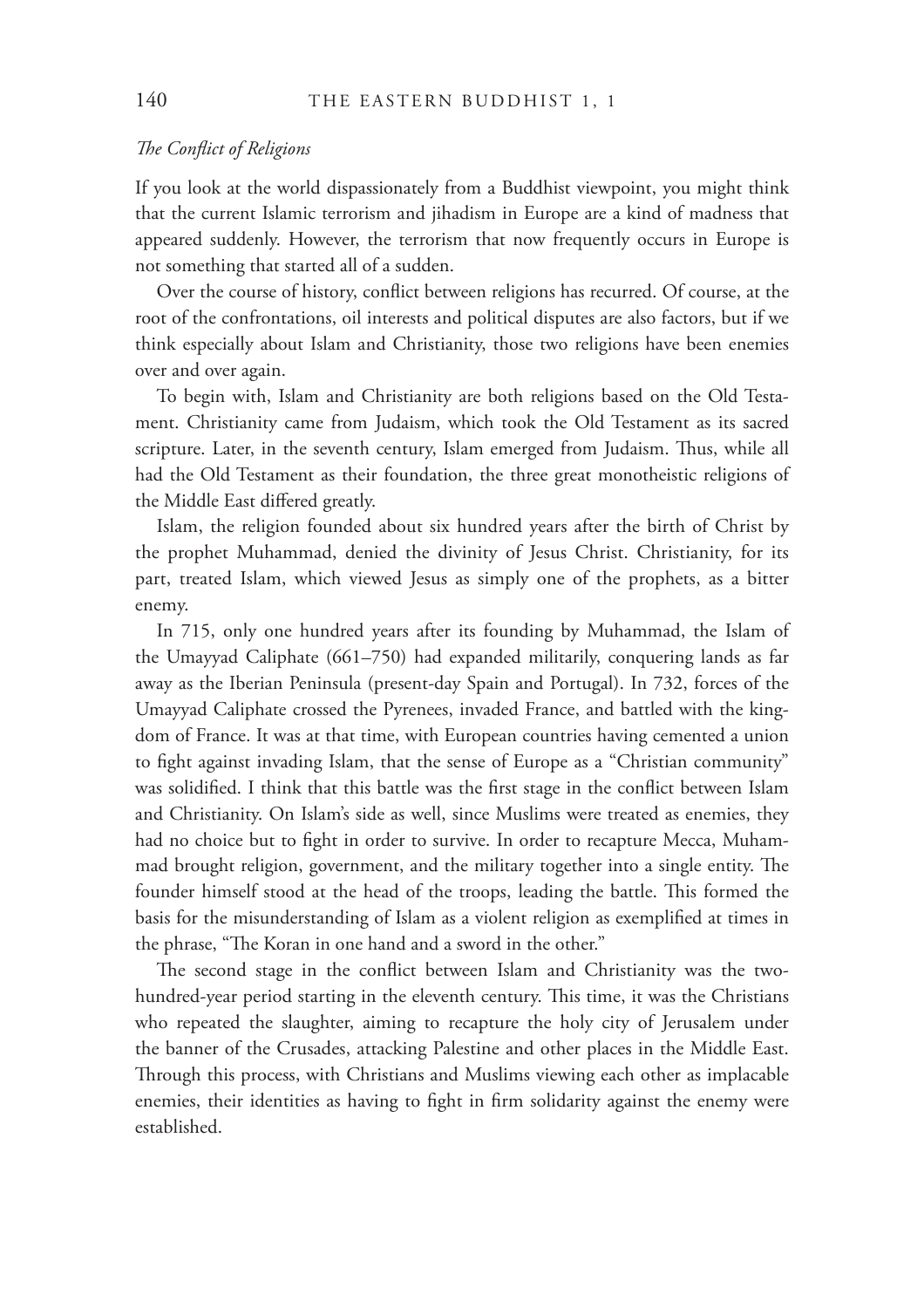The third stage of conflict was the war between the Ottoman Empire (1299–1922) and Europe during the "Age of Discovery." The Age of Discovery commenced because Europeans were forced to open up sea routes to Asia that circled around the Cape of Good Hope in southern Africa and the Strait of Magellan, due to the fact that the Ottoman Empire's control of the Middle East meant that Europeans were blocked from conducting trade through the Mediterranean Sea. In 1529 and 1683, the Ottoman Empire besieged Vienna, then considered the heart of Europe. Vienna was twice surrounded by Ottoman troops (one hundred twenty thousand in 1529 and one hundred fifty thousand in 1683), and each time Vienna was driven to the verge of surrender. However, with the approach of winter, with agreements among Christian lords and various other factors, Europe somehow managed to push back the Ottomans. After that, the Ottoman Empire gradually declined. Its last remaining territory, Anatolia, eventually became the Republic of Turkey. Yet even now one hears anecdotes about European mothers disciplining their children by scaring them with the words, "The Turks are coming." It shows that the pressure of the Ottoman Empire became a kind of trauma for Europe.

We've looked at the conflict in Europe between the Muslim and Christian communities. It is within the last one hundred years that the fourth stage of the conflict has developed. Exactly one hundred years ago, in 1916, against the background of the First World War, the Sykes-Picot Agreement was concluded. The Sykes-Picot Agreement was a secret pact between the two great powers of Europe, England and France, to partition and control the Middle East after the dissolution of the Ottoman Empire.

I have seen in a museum the actual map that was used for the agreement. There was a line drawn in red pencil, marking which part belonged to England and which part belonged to France, dividing up the countries as though they were distributing trophies. Today those lines are still the artificial national borders drawn in the Middle East. In other words, a hundred years ago, the Middle East was twisted around by the tyranny of the great powers, Europe and America.

At the beginning of this century,  $9/11$  occurred, and U.S. President Bush, in a fit of rage, plunged into the Middle East with the Iraq War. Then, having piled up many corpses, the U.S. withdrew from Iraq. Next, President Obama took the stage. From this flow of events, the U.S. lost its power to control the Middle East, and as a result, Islamic jihadism gathered strength. Simply just looking back on these trends, we should think that both sides are to blame. Hatred breeds hatred.

#### *!e Role of Japanese Buddhism*

In our current world situation, where murder in the name of religion is rampant, the position we take is very important. In particular, a Buddhist system of values—a way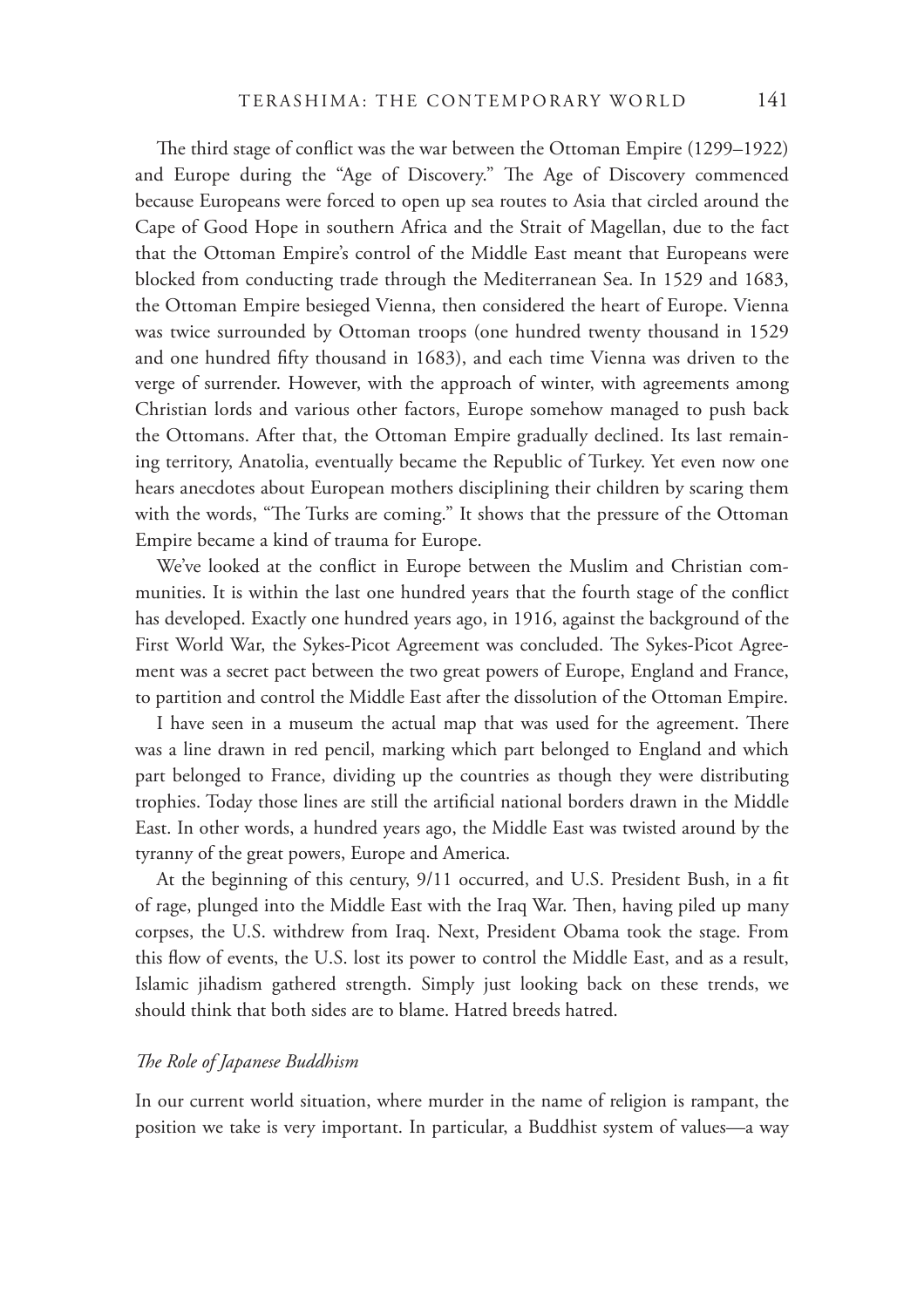of thinking that does not divide and conquer, does not use thesis, antithesis, and synthesis, does not construct a logic premised upon oppositions, but rather values a feeling of wholeness, like a circle—is extremely important for the future.

As I said at the beginning, Japan established Buddhism in the seventh century as a religion that protected the state. I enjoy visiting Asukadera 飛鳥寺 and Okadera 岡寺, both in the Asuka area of Nara. Okadera is called "Kūkai's temple." It is known as a temple that protects against misfortune, while Asukadera is a temple important for the transmission of Buddhism to Japan.

If we look at the situation in the seventh century, we see that Buddhism began in Japan as the religion of the Soga 蘇我 clan. Therefore, Asukadera was not a temple for the emperor, but rather, one for the Soga. With connections to Prince Shōtoku 聖徳 (574–622) and others, Buddhism took root in Japan as the religion for the state. As I described above, Kūkai, who brought technology from China, appeared later.

The important point was the paradigm shift that Japanese Buddhism underwent in the twelfth century. Through Hōnen 法然  $(1133-1212)$  and Shinran, Buddhism transformed into a religion of the common people. D. T. Suzuki, who said, "The outer is wide, the inner is deep,"12 was originally a person of Zen, but he praised Shinran's achievements. Suzuki felt that within Shin Buddhism lay one of Japan's greatest contributions to the rest of the world. In the world of Japanese thought and religion, there had never been anything so creative or open to the world. It was only Shinran who was so different—because Shinran had a freshness and intensity in terms of his power to turn Buddhism into a religion entirely for the masses. That was Suzuki's view, and I truly agree with him. Shinran's thought is original, and it strongly raises questions for world thought and culture.

If I may dare, I would now like to touch on Nichiren 日蓮 (1222–1282). My family has belonged to the Nichiren school for generations, so of course I have great respect for Nichiren, and sometimes I feel like having discussions with Nichiren priests. Sōka Gakkai 創価学会 and Risshō Kōsei-kai 立正佼成会 both originated from Nichiren's teachings, and people connected with Nichiren are interested in politics because their founder was as well. In his *Risshō Ankoku Ron* 立正安国論, Nichiren criticized the *nenbutsu* 念仏. In short, according to Nichiren, although the teaching that the evil person is the true object of Amida's vow is acceptable, a person will not be saved by chanting the *nenbutsu*. Nichiren tended to be someone who thought that we must make changes within this world.

Therefore, the Nichiren school can easily be connected to nationalism. With its interest in politics, it tends to head in the direction of bracing the national spirit by using any means to disseminate the "True Dharma" (*shōbō* 正法) and to eradicate the

12 "*Soto wa hiroku, uchi wa fukai"* 外は広く、内は深い. Suzuki 1963, p. 106.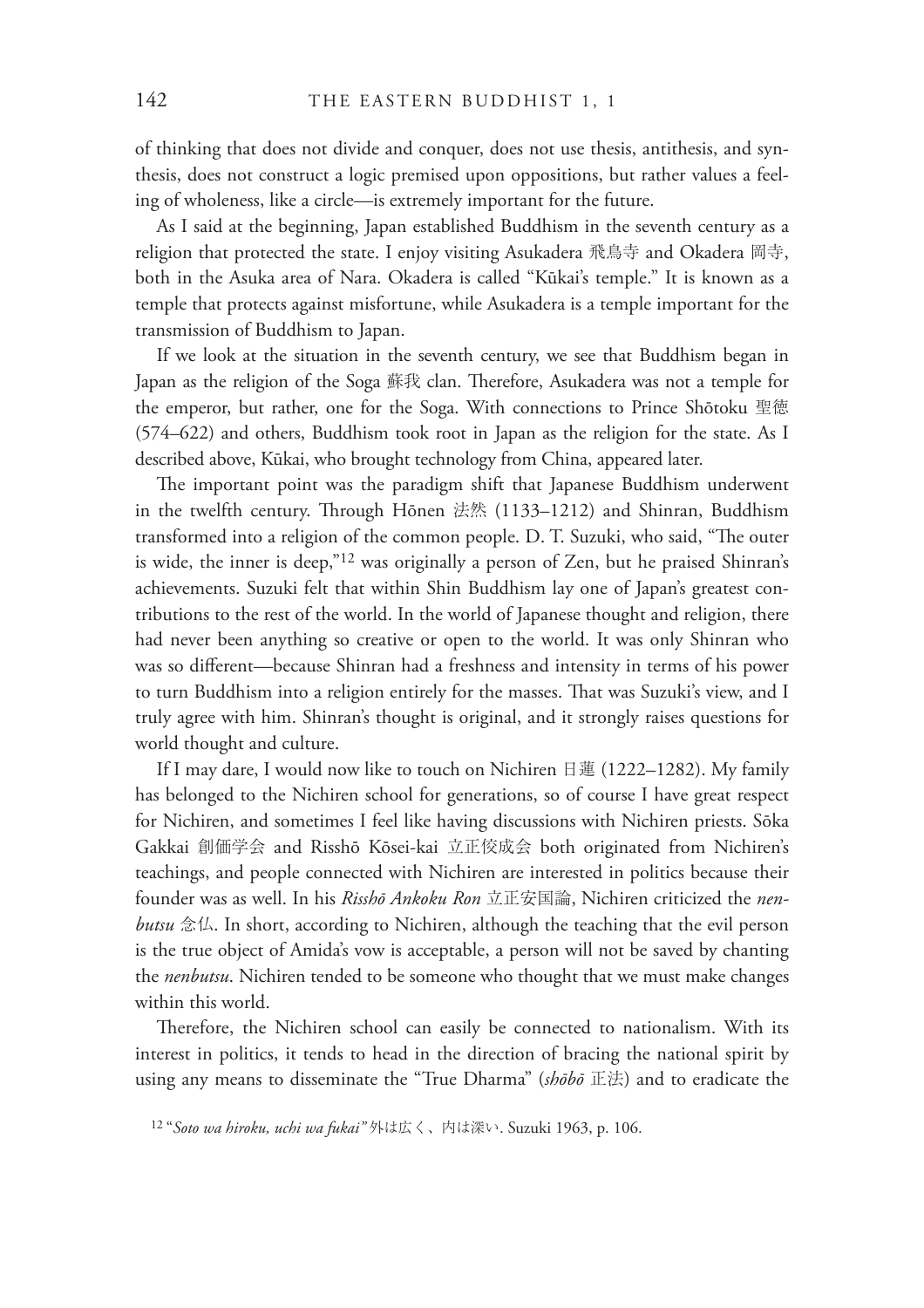*nenbutsu*. Rather than take an approach that explores how people live as individuals, it tends to lean toward the homeland and nationalism. This is due, in the first place, to its origin. An inclination toward nationalism and politics is an inherent component. I am not saying it is right or wrong. However, this is one tendency that can be seen.

Shinran has significance in a way that is different from Nichiren. I think that the paradigm shift brought about by Shinran is extremely meaningful in the religious realms of the world.

There is a simplistic tendency to think that Japan should naturally cooperate with international society in opposing terrorism and war. But when we think about the position of Japan, based on Buddhist thought, which is not premised upon divide and conquer, I think it is foolish for us to go full steam ahead and enter a conflict on one side or the other, when there is no need to embrace the conflict in the first place.

For example, concerning the problem of Palestine, there is absolutely no need for Japan to support one side or the other in the battle between Palestine and Israel. Furthermore, in the conflict between Islam and Christianity, which I discussed earlier, there is no need to support one side or the other. Instead, wouldn't it be better for Japan to value its detachment, in the positive sense of the word?

Earlier I talked about the revival of religion in the contemporary world. In such an age, Japan must, I think, make a statement—with an appropriate sense of detachment—to the effect that it values dialogue among religions. While the highest leaders of various religions might meet together and communicate, I think the time has come for them to firmly tell young people that murder based on hatred is wrong. At such a time, I think Japanese Buddhists must play a very big role.

In October 2016, the Asian Conference of Religions for Peace (ACRP) held a symposium commemorating its fortieth anniversary at the International Conference Center in Kyoto, and Shinshū Ōtani-ha 真宗大谷派 was one of the central participants. Making some observations on the importance of religion, I gave a keynote speech, which was about religion from a strictly sociological viewpoint, but I felt that I had to say something, especially about the role of Buddhism.

Time is up, so my talk will end here. Thank you very much.

#### *Dialogue with Professor Yasutomi Shin'ya*

*Moderator*. Now, based on Professor Terashima's lecture, Professor Yasutomi Shin'ya 安富信哉, Director of the Doctrinal Studies Research Institute of Shinshū Ōtani-ha, and Professor Terashima will hold a discussion. First, may I please ask Professor Yasutomi to speak?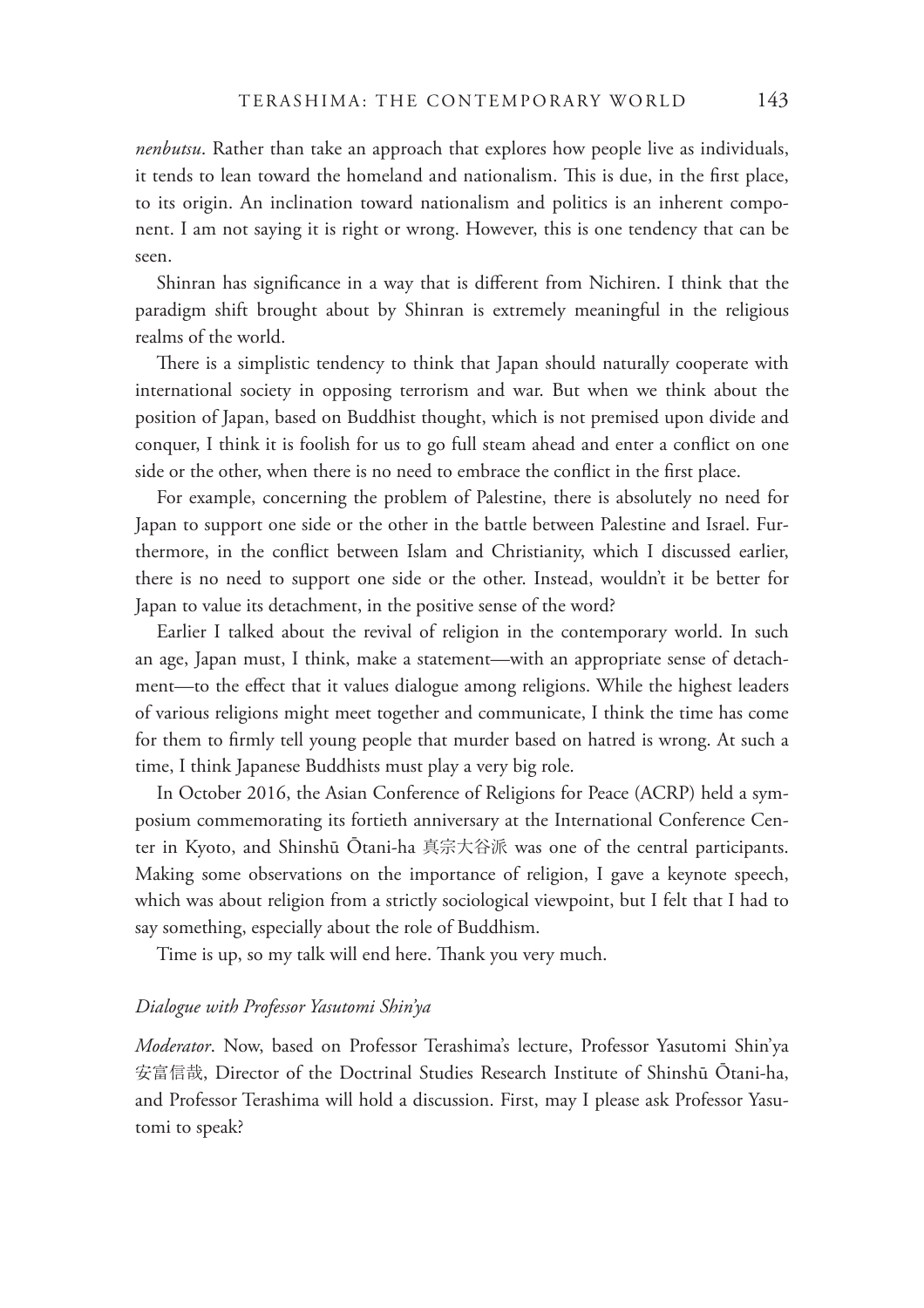*Yasutomi*. Thank you very much, Professor Terashima. I deeply value the way your talk today covered a broad expanse of time and space, tracing back through the history of life and the history of humanity. Listening to it awakened my intellectual excitement. Furthermore, you spoke about Shinran and D. T. Suzuki, people with whom we have a connection, from a vantage point that is wider than our usual sectarian point of view. We could hear about a lot of things from a very broad perspective, so it was a good opportunity to learn.

When you spoke about the investigation of the inner self as being one of the great values of Buddhism, I thought about how the statue of Maitreya Buddha in a half-lotus contemplative pose was particularly esteemed at the time that Buddhism entered Japan. And I think that connects to D. T. Suzuki's statement "The outer is wide, the inner is deep."

Today, we tend to use the word *shisaku* 思索 instead of *shii* 思惟 when referring to "contemplation." Nowadays, contemplation has become very weak. I was born in 1944, so Professor Terashima and I are of the same generation. I think there is a little overlap. When we were young, students had a saying: "Spending half a year with De-Kan-Sho, De-Kan-Sho." It meant that they valued contemplating what they read in the books of the philosophers Descartes, Kant, and Schopenhauer. However, I think that the feeling weakened after Japan's defeat in World War II, starting with our generation. Given that situation, I would like to ask Professor Terashima once again about the meaning of thinking about things, especially in regard to Buddhism.

*Terashima*. As Professor Yasutomi just asked, if I talk about thinking about things, there are some Buddhist words that are thought-provoking. When a person like me, coming from sociology, reads Buddhist books, there are some words that give me a rather odd feeling. What I mean are terms like "the power of seeing sound" (*kannonriki* 観音力) and "the power of hearing the light" (*monkōriki* 聞光力).

The camera company Canon started out as "Kannon camera," because the word Kannon 観音 (as the name of the bodhisattva) is well known to the general public. I thought it was just a way of saying, "Thank you, Kannon," and I hadn't really thought about the meaning of the word Kannon.

But when you think about it, "Kannon" is a strange word. I thought it was odd that "Kannon" is written as "to see sound." A sound is not something you "see"; it is something you "hear." So how could it be "to see sound"? Also, there is the Buddhist term, "to hear the light." Conversely, I thought, isn't light something you see? What could it mean to hear the light? From a sociological, surface observation, I decided that Buddhist words are not scientific.

As a matter of fact, I did some further reading on this topic, and I think I got some hints about what Buddhism is thinking in regard to terms like these. That is, I realized that the name Kannon ("to see sound") means to see sound and also to hear a sound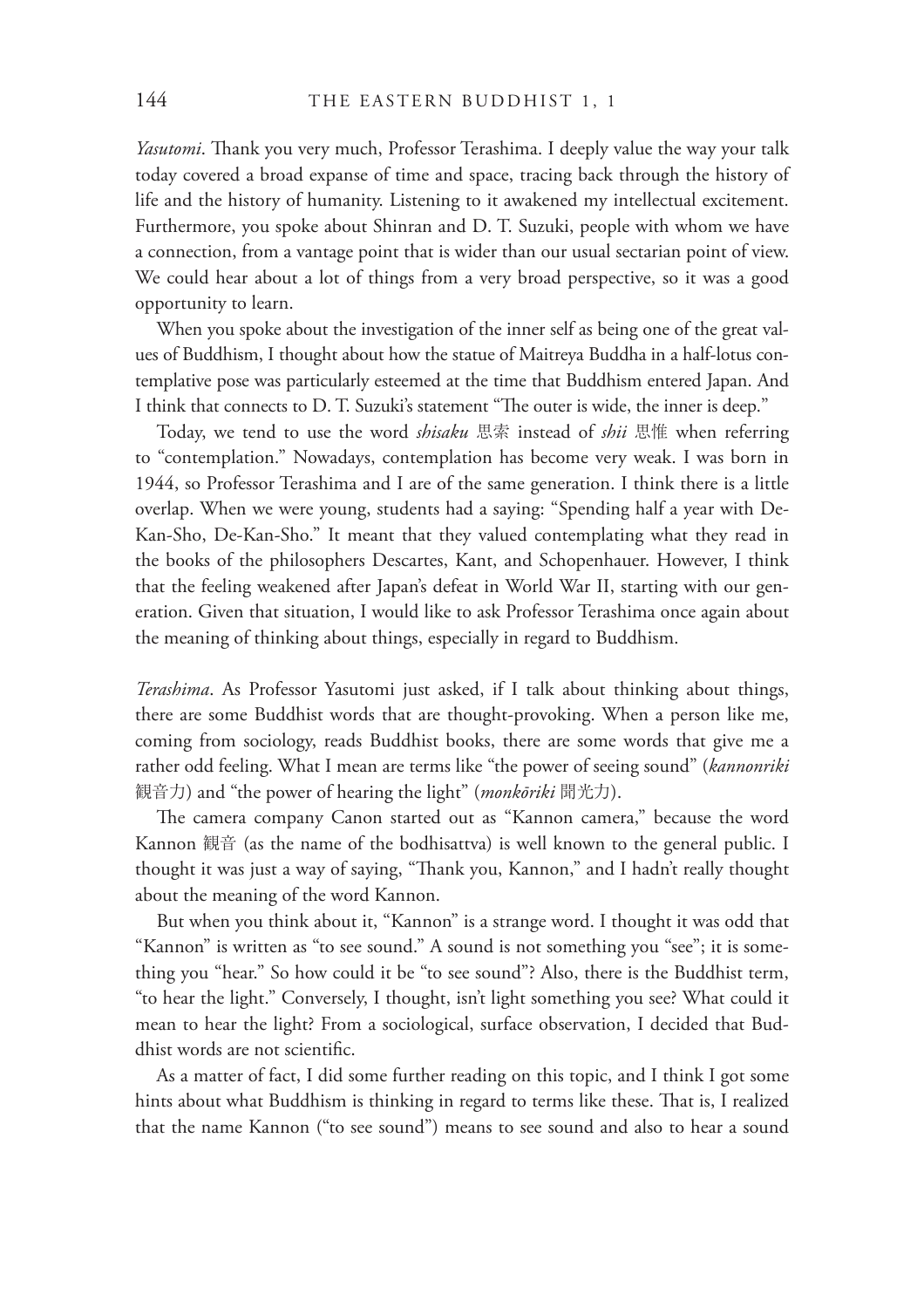that cannot be seen—that is, it means being able to perceive things that, superficially, cannot be seen. It is the power to detect even things that cannot be seen.

"The power to hear the light" refers not only to hearing what can be heard but also to hearing, sensing, and accepting even what cannot be heard through the ears. This heightened sensitivity might be the true core of a Buddhist. The "power of seeing sound" and the "power of hearing the light" raise the question of how we would perceive the world through a sensitivity that hears the inaudible and sees the invisible.

Thus, recently I have become keenly aware that saying "Kannon-sama" is not so simple. But perhaps this is a very important standpoint from which to think about the meaning of Buddhism for today's world. I was reminded of it as I listened to Professor Yasutomi talk about the importance of contemplation, so I mentioned it.

*Yasutomi*. I see. The full name of Kannon is Kanzeon 観世音 Bodhisattva, or the Bodhisattva Who Sees the Sounds of the World. We are saved by "the power of seeing sound." Shinran also used the term "power of hearing the light" in one of his *wasan* 和讚. The ordinary person is born in the Pure Land through the power of hearing the light [of Amida's wisdom].

As for the human senses, seeing and hearing are very important. The Eightfold Correct Path found in early Buddhism starts with Correct Seeing (or Right View). In other words, we must see things correctly, as opposed to having mistaken views. So for Buddhism, seeing things correctly is extremely important.

Throughout Buddhist history, there has always been a "Buddhism that sees" (*miru bukkyō* 観る仏教). For Buddhism, seeing can also be called observation (*kansatsu* 観察) or observing phenomenal *dharma*s (*kanbō* 観法). Shinran developed it into a "Buddhism that hears," evolving from observing phenomenal *dharma*s to hearing the Dharma (*monbō* 聞法).

Zen and other schools of Buddhism emphasized contemplative practices. These practices were too difficult for the common people, but they could hear the Dharma. Such is the deep profundity of hearing. I think this is a big thing for humans. In his later years, Shinran wrote in a letter, "My eyes fail me." Still, I think Shinran listened very deeply.

With Shinran's transformation of the *nenbutsu* from something one said just for oneself to something that one could hear, at a stroke Buddhism spread to the common people.

Professor Terashima presented some very interesting viewpoints on seeing sound and hearing light, and he has raised some big questions for how we think about Buddhism. *Terashima*. In connection with seeing sound and hearing light, I wonder, as time goes on, how we perceive, not just superficially, the way things shift as the world changes. In order words, knowing the world is a very difficult thing.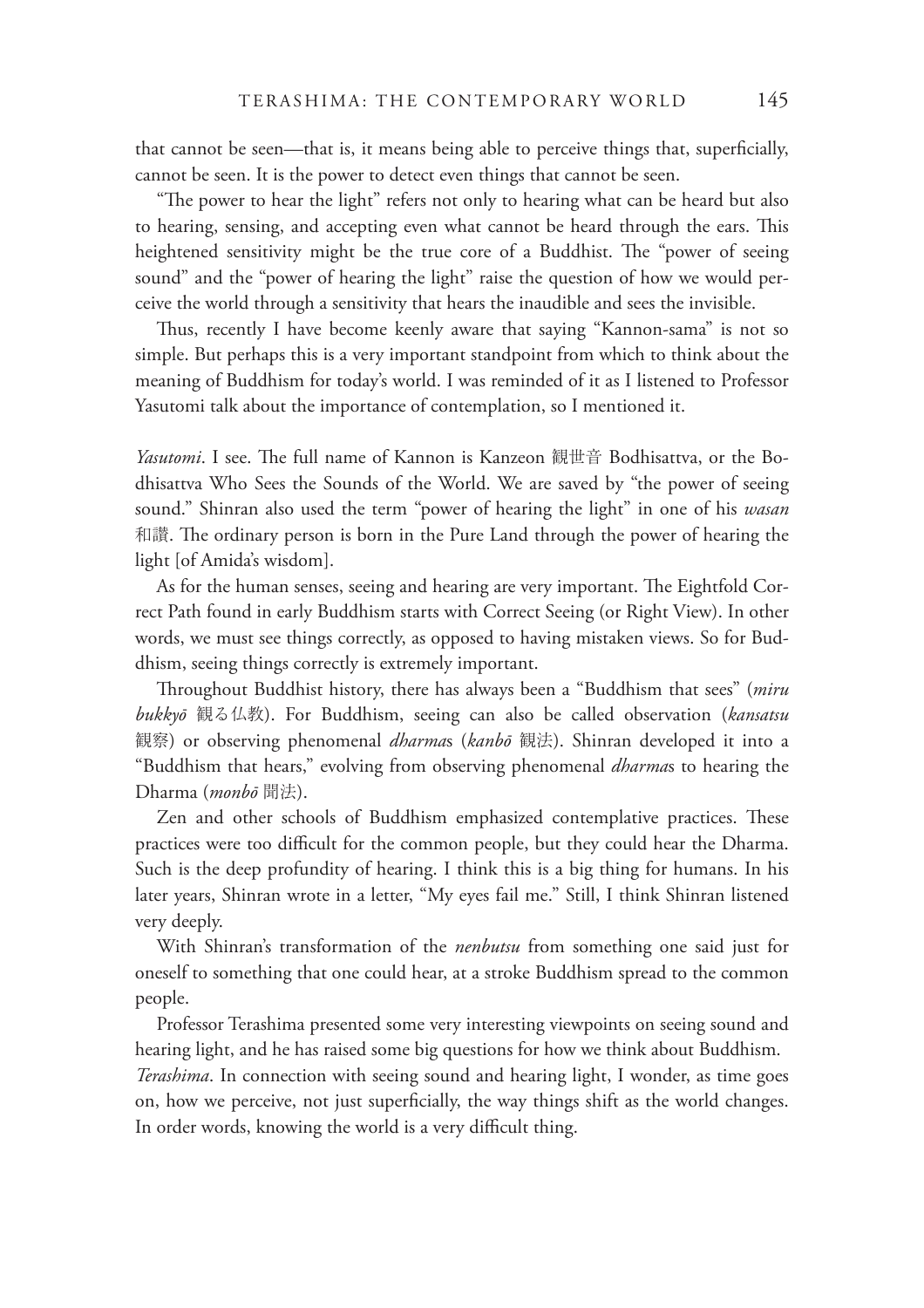Japan's information environment is rapidly becoming more and more fragmentary. On news programs, commentators are often asked to speak for a minute and a half. There is a very limited amount you can say in a minute and a half.

In modern times, it is very important to think about world events in a substantial way. When I try to comprehend the world, I think that it is indispensable to have a global viewpoint and at the same time to study history. This global viewpoint can be said to have been brought about by Apollo 11.

A human being first stood on the moon in 1969. Before then, Japan was probably still living in an age when some people still argued that a rabbit lived on the moon. But the instant Apollo 11 sent images from the moon, people with all sorts of viewpoints recognized the undeniable reality that the earth is a single planet floating in space.

No matter how people had imagined the moon before then, even if some people thought that Kaguya-hime かぐや姫 returned to the moon, the moment we saw NASA's *Earthrise* photograph, showing the earth rising over the far side of the moon's horizon, we recognized that the earth on which we live is a single planet. This is a big thing that those of us living in the contemporary world share in common.

So it was at that moment that a *global* viewpoint appeared. When we think about things from an "international" perspective, we think about harmony between nations, or international relations, premised upon nation states. A fresh new *global* way of thinking emerged, which understood the earth as a single planet, to consider ecological problems or the explosive growth in population.

By the way, as I was talking about earlier, we might have thought that the era of continued ideological conflicts had been vanquished by means of the Treaty of Westphalia, but religious and ethnic conflict returned again. Until quite recently, even people who understood the seriousness of global ecological problems were drawn toward nationalism and prone to saying things like, "Just that one country cannot be forgiven."

Now what does all this mean? It is important to think about your own options, and Japan's options, based on the latest world politics and economic trends, while taking to heart Shinran's worldview. To put it another way, in thinking about Shinran, we must try to comprehend the world based on something that might be called a spiritual core.

If you think about it, despite the fact that the 2011 tsunami and nuclear disaster caused many Japanese people to question whether the postwar way of doing things was correct, in recent years we have what might be called the "Happy Because Stocks Went Up Syndrome." Really, although I've said that we must discuss what true happiness is, people are happy when stocks rise and unhappy when they go down, and they consider this to be the only problem. Shinran questioned whether we should live only chasing after our own interests. In the present day, we must take a hard look at the light and shadow of modernism, while at the same time having an intensely reflective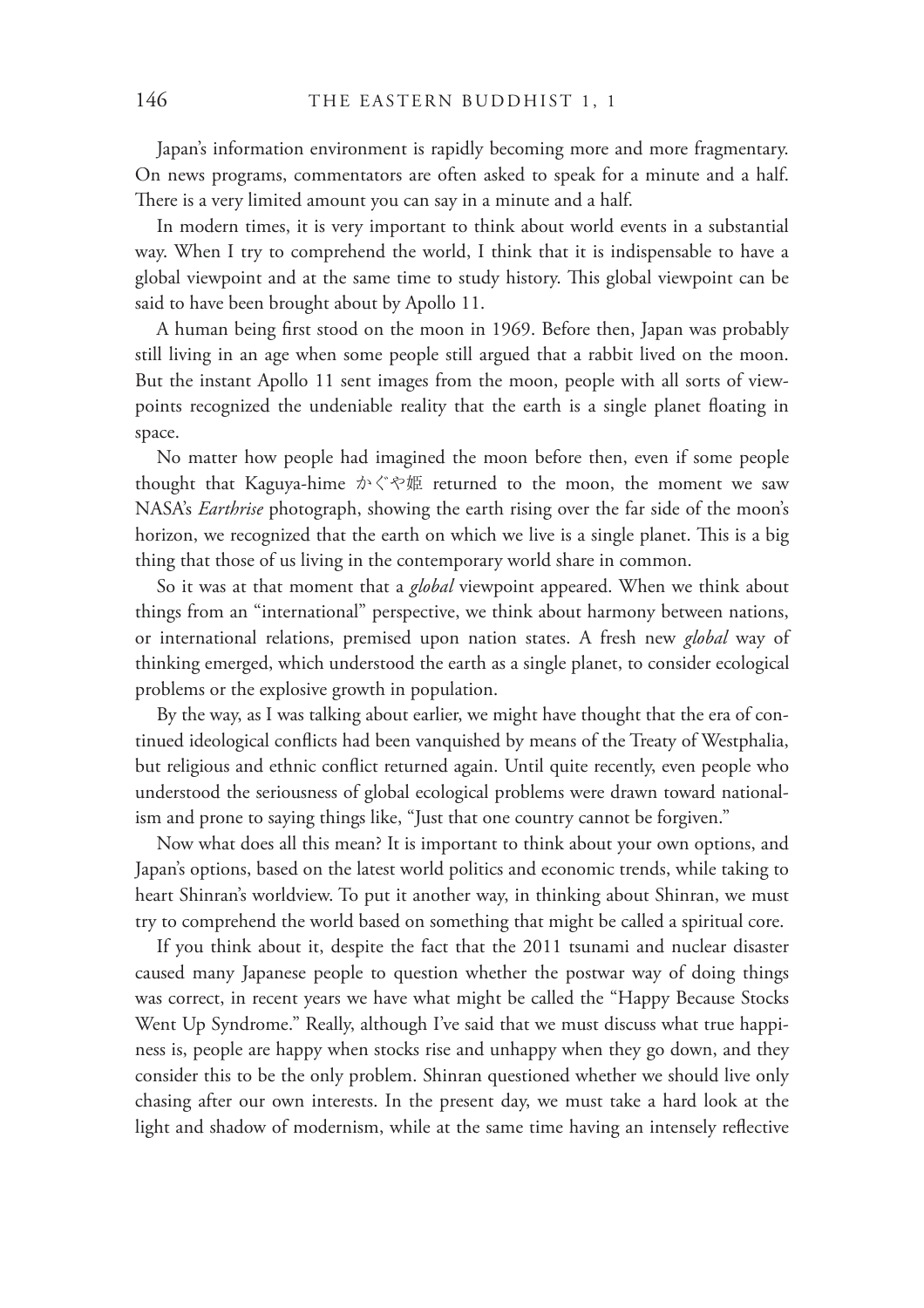consciousness. It is extremely meaningful to think about Shinran's way of living. He offered to people in the Kamakura period, through the encounter with the *nenbutsu*, a fundamentally new way of life, which could be called absolute egalitarianism.

*Yasutomi*. It's as though, with modernism, we lose our grip on sanity and lose our spiritual core, isn't it? In his writings, Professor Terashima frequently uses the term "return to sanity," and I think that is especially significant. Buddhism is "returning to sanity." Religion is not originally something that leads to madness; rather, it is "returning to sanity."

Earlier we talked about outer space, and it made me think of Ellison Onizuka, an astronaut. He ultimately died in the Space Shuttle Challenger explosion. When he viewed Earth from outer space, he wondered, "Why are there national borders on that beautiful globe?"

He was a third-generation Japanese Hawaiian, and while probably experiencing various forms of discrimination, he studied hard and, in the end, became an astronaut. Actually, his spiritual foundation was Shin Buddhism. His ancestors' home temple was located in Ukiha うきは City, Fukuoka Prefecture (Kōfukuji 光福寺, Ōtani-ha). It is said that he took home a rock from the temple, stating, "This is my roots."

He saw things from the viewpoint of the universe, didn't he? In other words, it was a viewpoint that put the earth into perspective, and it made me think that the further away we go from it, the more valuable it becomes.

*Terashima*. Conversely, I would like to ask Professor Yasutomi something. Connected with what I said earlier about D. T. Suzuki, Kūkai, and Shinran, as I have moved around in international society, I could not help but face questions such as, "What is a Japanese person?" or "What are the Asian values that are the root of my own way of thinking?" So I struggled to seek my own position by studying Asian thought.

The Japanese people of the Meiji period, faced with the overwhelming power of the West, gritted their teeth and adopted the mentality of "Japanese spirit, Western learning" (*wakon yōsai* 和魂洋才), meaning that Western technology could enter Japan, but they would not lose their Japanese spirit. But with new developments steadily appearing—for example, American financial supremacy—Japanese people lost that mentality, I think.

Among the books written by Professor Yasutomi, several are about Kiyozawa Manshi 清沢満之 (1863–1903). Kiyozawa studied Western philosophy at Tokyo University and then became a key person at Higashi Honganji. He was someone who reflected upon Asian or Buddhist thought while facing Western philosophy head on. At first glance, it seems that Kiyozawa's *seishinshugi* 精神主義 was a form of defiance, but when I read your writings, I wondered how Higashi Honganji had produced such a person. May I ask you about that?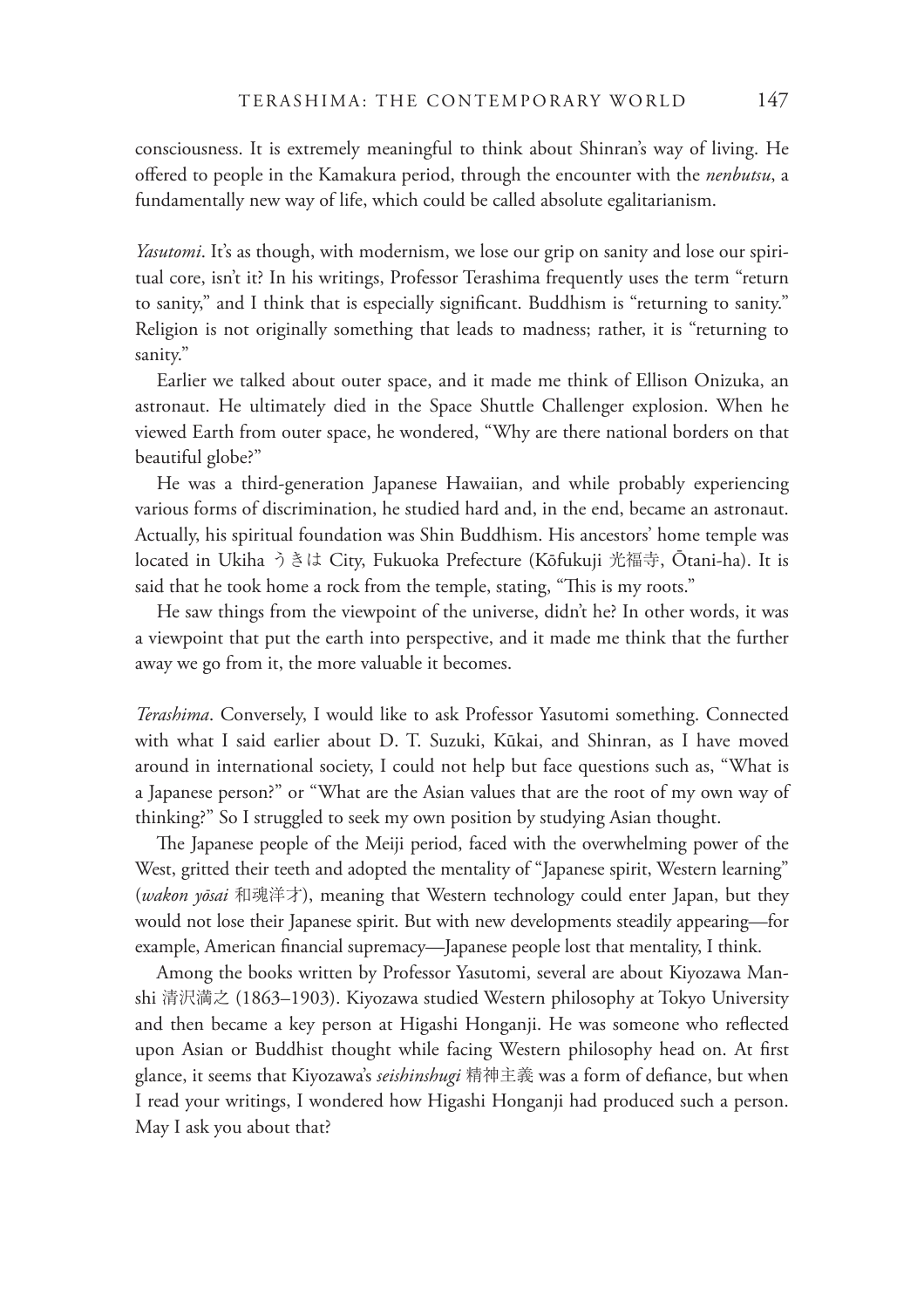*Yasutomi*. D. T. Suzuki is very famous, and we have a lot of his writings. In contrast, Kiyozawa Manshi does not have such a high profile. But I think he was someone who thoughtfully observed the world.

As Professor Terashima said, there are some misconceptions about Kiyozawa's advocacy of *seishinshugi*. "Yamato damashii" 大和魂 (Japanese spirit) has also been considered as something like *seishinshugi*, but when Kiyozawa talks about *seishinshugi*, he means something different. In other words, he means looking within.

Actually, there is recent book on *seishinshugi*. It is *Cultivating Spirituality: A Modern Shin Buddhist Anthology*. 13 I think the English phrase, "cultivating spirituality," is a good translation for *seishinshugi*.

## *Terashima*. Indeed.

*Yasutomi*. Cultivating spirituality. In Buddhism, the spirit is sometimes called the "field of the mind," so *seishinshugi* means cultivating the mind field.

In the Buddhist scriptures, there is the following story. Śākyamuni was walking in a farming village. Somebody saw him and said to him, "I am cultivating the rice fields. Why aren't you working?" Śākyamuni replied, "I am cultivating the field of the mind." Similar to this story, the English "cultivating spirituality" also has the sense of nurturing the mind, so it is a very meaningful translation.

Because Kiyozawa Manshi died young, he was not widely known during his lifetime. But recently he has been attracting the interest of not only scholars of religion or philosophy but also of people in the social sciences.

In 1893, the World's Parliament of Religions was convened in Chicago. Kiyozawa's first work, "The Skeleton of a Philosophy of Religion," was translated and distributed at the Parliament. This was the first step in Kiyozawa's becoming known in America. D. T. Suzuki looked at the book and thought that the title seemed rather odd.

Kiyozawa and Suzuki never met in person. While Suzuki was someone who looked deeply on the inside and widely on the outside, Kiyozawa, although he stayed in Japan, was also someone who looked deeply on the inside and widely on the outside.

*Terashima*. Kiyozawa Manshi died at age forty, and thus I had thought that his influence was limited, but listening to you, I learned how deep it was.

Kiyozawa was born in 1863 and died in 1903, two years before the Russo-Japanese War. After that, Japan was heading toward World War I. I think that investigating that five-year period of World War I, starting in 1914 and ending in 1919 with the Peace Conference at Versailles, is very important for understanding contemporary Japan.

13 Blum and Rhodes 2011.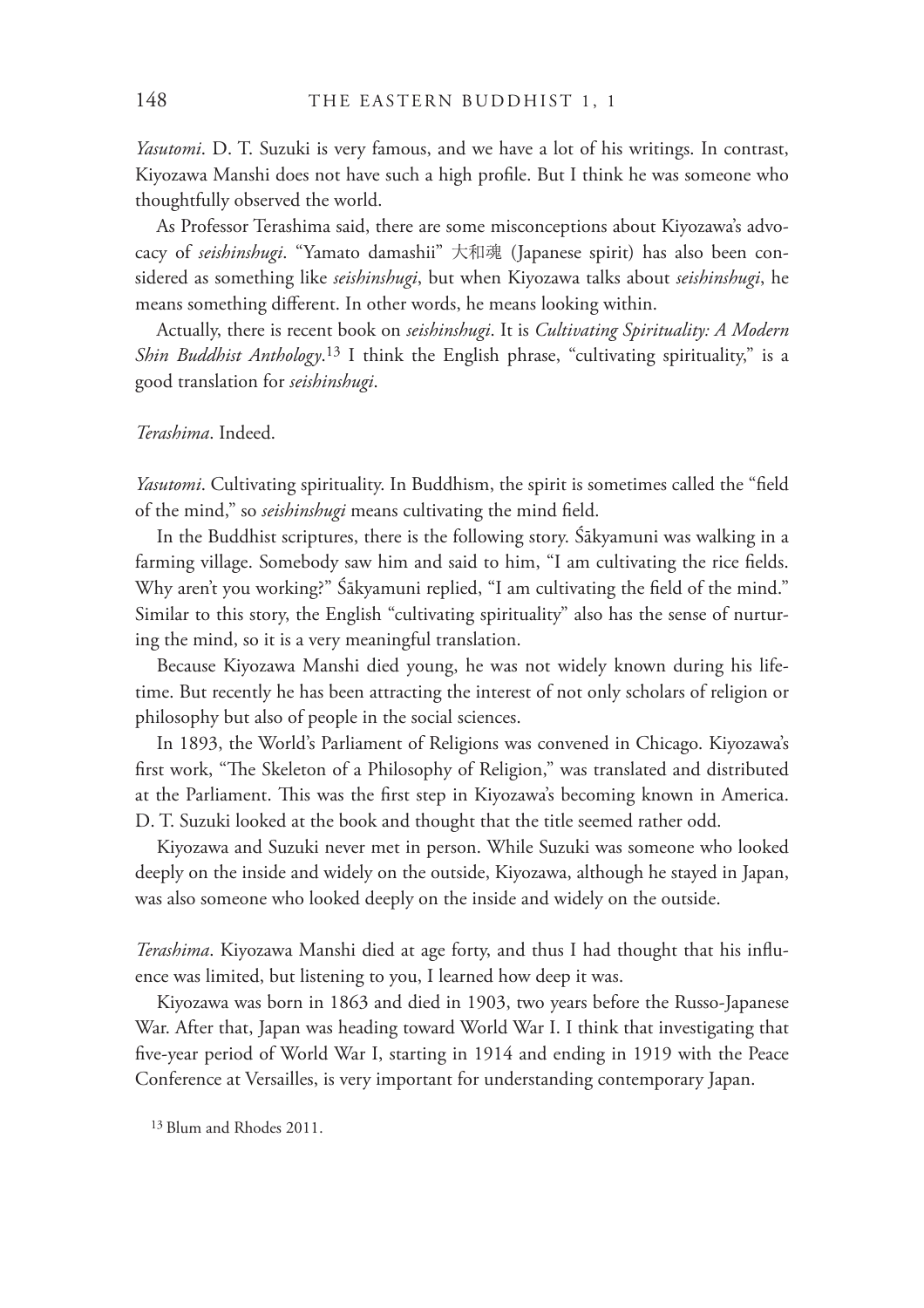I think this is the key to understanding why, during that five-year period, the people of Japan, immersed in an atmosphere of nationalism, participated in the war. Nowadays, seven decades after World War II, people often say, "War is a tragedy" or "Never again," but there is almost no discussion about why the country headed to war. The reason for this is related to the fact that most Japanese people today pay no attention to the history of the modern era, as I emphasized earlier.

If Kiyozawa had not died in 1903 and instead had lived another fifty years, I wonder what words he would have left us from those fifty years.

Japan approached the opening of the country and the Meiji Restoration amid fears that Japan itself might be colonized. However, Japan won the First Sino-Japanese War (1894–1895) and the Russo-Japanese War (1904–1905) and began to have a certain arrogance from around the time of the beginning of World War I. In 1915, Japan presented to China the Twenty-One Demands, which were overtly colonialist. After the Chinese government revealed the contents of the Twenty-One Demands, anti-Japan sentiment flared up, and Britain and the United States protested. Despite the fact that international public opinion increasingly viewed Japan as untrustworthy, in the end, China accepted some of the demands.

If Kiyozawa had lived to see Japan acting that way on the international stage, I wonder if Kiyozawa, as a leading thinker in Japan, with such intellectual depth, positioned between Western philosophy and Asian thought, could have significantly changed the country's way of thinking. That is why I asked Professor Yasutomi about Kiyozawa. Listening to what he said about Kiyozawa, I feel again the depth and breadth of his range of vision. Thank you very much.

*Moderator*. Professor Terashima and Professor Yasutomi, thank you both very much. We would have liked to hear more, but our time is up. So we must end your dialogue here. Thank you very much.

(Translated by Elizabeth Kenney)